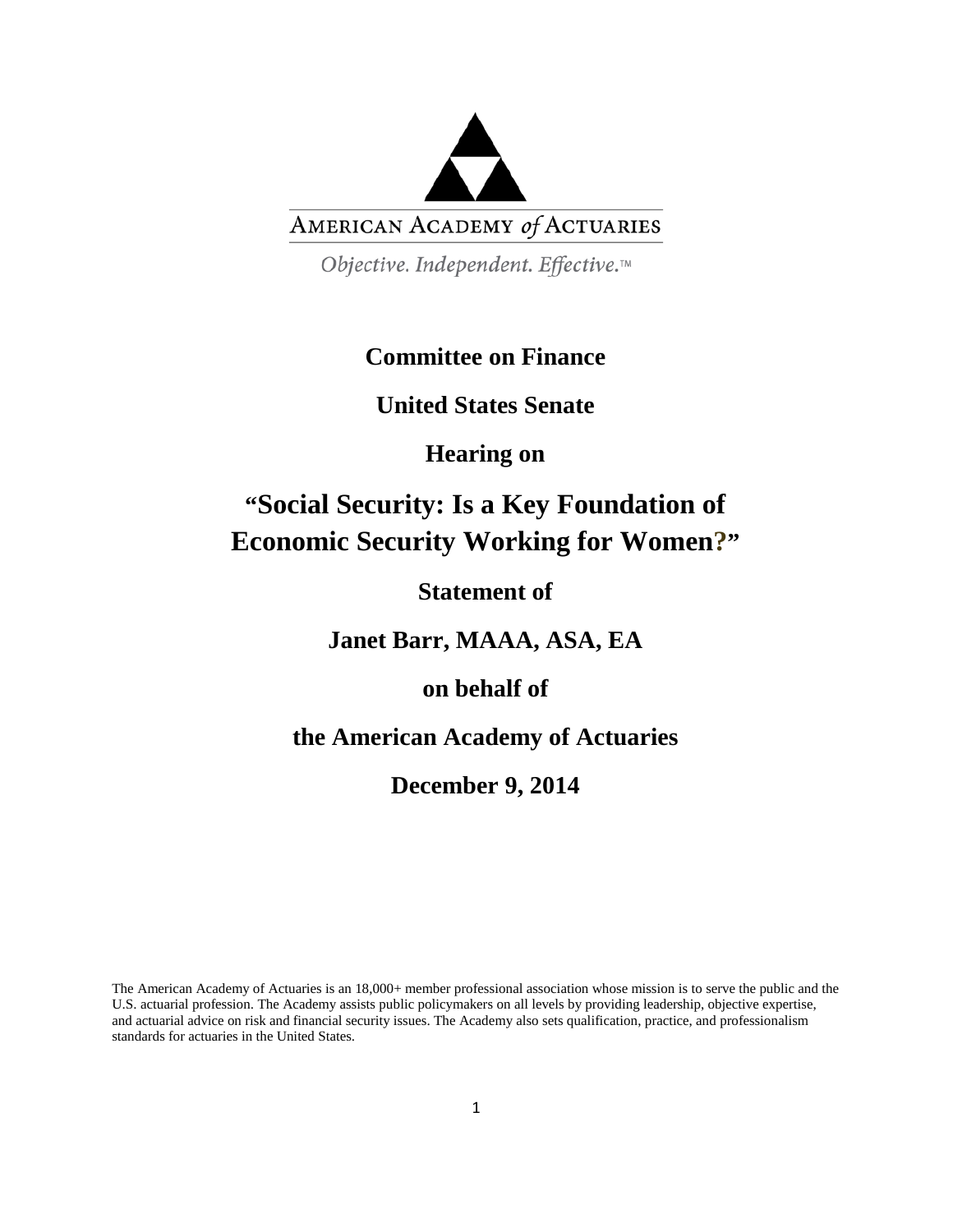Chairman Wyden, Senator Hatch, and distinguished members of the Senate Finance Committee, thank you for the opportunity to testify on the issue: "Social Security: Is a key foundation of economic security working for women?" My name is Janet Barr. I am a consulting actuary specializing in retirement practice and I am representing the American Academy of Actuaries, where for the past several years I have been the chairperson of its Social Security Committee.

The Academy is the nonpartisan professional association representing all actuaries in the United States. Our mission is to serve the public and the actuarial profession by providing independent and objective actuarial information, analysis, and education to help in the formation of sound public policy.

Social Security provides benefits on a gender-neutral basis. Nevertheless, gender-related differences in the American work culture, family structure, and longevity have meant that, in reality, Social Security provides different levels of retirement security for women and men. In this testimony, I discuss women and Social Security in four sections:

- 1. Gender-related factors that can cause differences in the adequacy of retirement benefits between men and women.
- 2. Principles upon which Social Security was built that provide a framework for discussing changes to Social Security and how the changes impact women.
- 3. An example of how Social Security's spousal benefit is currently impacting women.
- 4. A discussion of individual changes that have been considered for Social Security reform and how those changes might impact women because of the different gender-related factors.

## **1. Gender-Related Factors That Affect Adequacy of Retirement Benefits**

In general, Americans' Social Security benefits are based on their average indexed earnings in their 35 highest-paid years. Social Security's rules are gender neutral, so that a woman who retires with the same average lifetime earnings as a similarly situated man will receive the same monthly benefit. However, some of the program's rules have a different impact on women because the average woman's work history is not the same as that of the average man.

**Women are more likely than men to be out of the workforce or to have breaks in employment.** Even with the narrowing gender gap in the rates of labor force participation, women often leave temporarily or permanently for pregnancy, child care, and other family care responsibilities. As a result, women tend to have shorter work histories and thus smaller Social Security benefits than men.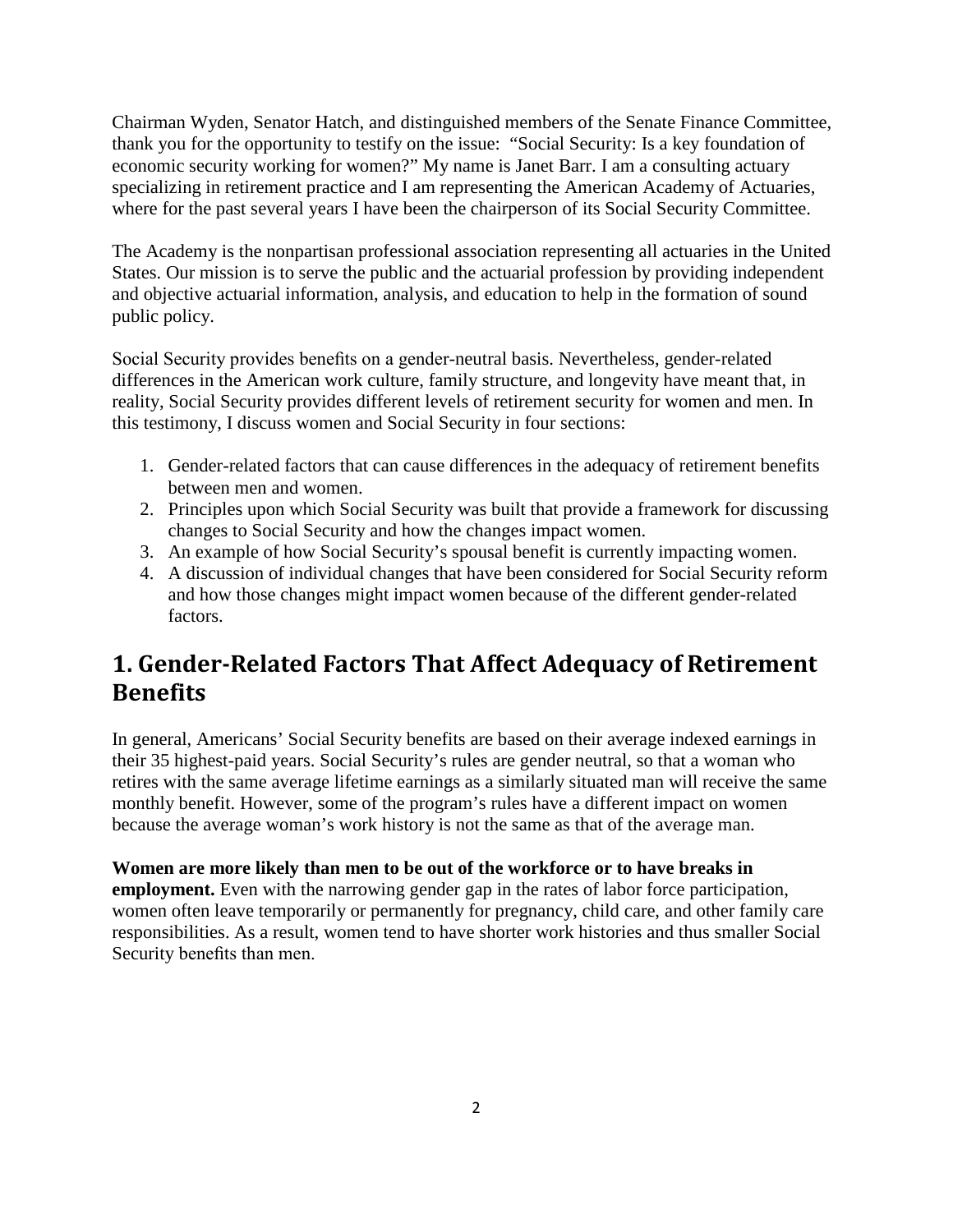| rabie r                                           |       |     |       |          |  |
|---------------------------------------------------|-------|-----|-------|----------|--|
| Percentage of U.S. Men and Women in the Workforce |       |     |       |          |  |
| $2004^{\circ}$                                    |       |     |       | $2013^2$ |  |
| Ages                                              | Women | Men | Women | Men      |  |
| $25 - 54$                                         | 75%   | 91% | 74%   | 89%      |  |
| $55 - 64$                                         | 56%   | 69% | 59%   | 70%      |  |

**Table 1** 

**Women on average earn less than men.** For benefits based on their own earnings records, the average woman will receive lower Social Security benefits than the average man with the same number of years of covered earnings due to differences in earnings.

The average covered wage reported to the Social Security Administration for women ages 25 to 34 years was 55 percent in 1980. That percentage for the same age group had risen to 73 percent by 1993. In 2011, the average covered wage reported to the Social Security Administration was \$39,500 for men and \$29,250 for women, giving a ratio of women's earnings as a percentage of men's of 74 percent. [3](#page-2-2)

Despite gains in education, professional and managerial jobs, and business ownership, women have not achieved wage parity with men.

#### **Women live longer on average than men and so will need more assets in retirement.**

Because women on average live longer than men, their time in retirement will be longer, and thus will need income for a longer period of time than the average man. In addition, since women generally have less wealth and income from other sources, these resources will have to be spread out over a longer expected lifetime. Thus, Social Security benefits are a more significant component of women's retirement security. Consider:

- The average life expectancy at age 65 is about 18 years for males and 20 years for females.[4](#page-2-3)
- Recently released 2014 tables of mortality for men and women receiving single-employer pensions project life expect at age 65 at 21.6 years for men and 23.8 years for women.[5](#page-2-4)
- In addition, most married women have older spouses.<sup>[6](#page-2-5)</sup>

l

<span id="page-2-1"></span><span id="page-2-0"></span><sup>&</sup>lt;sup>1</sup> U.S. Bureau of Labor Statistics, *Monthly Labor Review*, November 2005, Table 5. <sup>2</sup> [U.S. Bureau of Labor Statistics, Women in the Labor Force: A Databook, May 2014, Table 11](http://www.bls.gov/cps/wlf-databook-2013.pdf).

<span id="page-2-2"></span> $3$  Social Security Administration, "Actuarial Note 135," Table 5. 2011 amounts are rounded and calculated from the table at http://www.socialsecurity.gov/policy/docs/statcomps/eedata\_sc/2011/table01.html.

<span id="page-2-4"></span><span id="page-2-3"></span> $^4$  Society of Actuaries, "Impact of Retirement Risk on Women, 2013 Risks and Process of Retirement Survey Report."<br>
<sup>5</sup> Assumes 2014 age 65 cohort with mortality improvement using Scale MP-2014. Page 52 of the RP-2014 M https://www.soa.org/Research/Experience-Study/pension/research-2014-rp.aspx.<br><sup>6</sup> Husband and wife ages from Tables 1.2 and 1.3 at http://www.socialsecurity.gov/policy/docs/statcomps/income\_pop55/2012/sect01.html.

<span id="page-2-5"></span>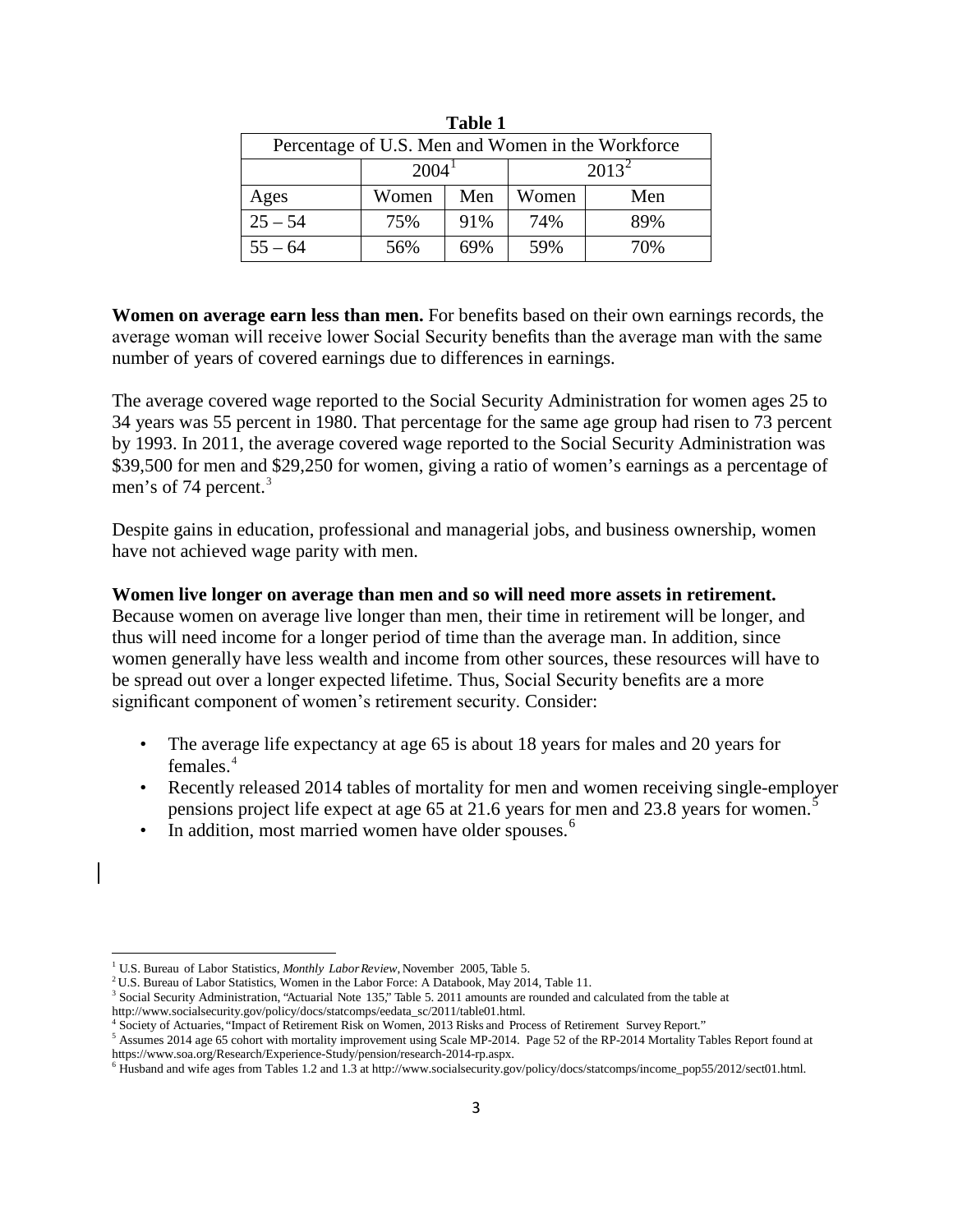| Table 2                       |           |           |           |           |
|-------------------------------|-----------|-----------|-----------|-----------|
|                               | Husbands  |           | Wives     |           |
| All Husbands                  | Age 62-64 | Age $65+$ | Age 62-64 | Age $65+$ |
| % with spouse age 55 -61      | 60.4%     | 14.5%     | 18.0%     | 3.8%      |
| % with spouse age 62-64       | 29.0%     | 14%       | 28.4%     | 3.2%      |
| % with spouse age 65 or older | 10.6%     | 72.5%     | 53.6%     | 92.9%     |

**Table 2**

- As a result, elderly women are more likely to become widows and not have a spouse to assist them financially. They also face health and long-term care costs alone or with the help of relatives.<sup>[7](#page-3-0)</sup>
- 30 percent of elderly women (but only about 23 percent of elderly men) depend on Social Security for more than 90 percent of their family income.<sup>[8](#page-3-1)</sup>
- The nationwide trend of decreasing defined-benefit plan coverage also means that one of the primary retirement security tools is further eroded for women. In 2005, 44 percent of men received a pension payment compared with 2[9](#page-3-2) percent of women.<sup>9</sup>

#### **Women are more likely than men to be single, widowed, or divorced in retirement.**

Widow(er)s can continue to be eligible for survivor benefits based on their deceased spouse's earnings if they remarry after age 60. Widow(er)s who remarry prior to age 60 are not eligible for widow(er)s benefits. Those who have been divorced before 10 years of marriage are not eligible for spousal benefits and not entitled to survivor benefits at the divorced spouse's death.

Women are more likely than men to be unmarried.

| Table 3                                    |     |     |  |
|--------------------------------------------|-----|-----|--|
| Percent Married by Age Group <sup>10</sup> |     |     |  |
| Men<br>Women<br>Age Group                  |     |     |  |
| $65 - 74$                                  | 47% | 71% |  |
| $75 - 84$                                  | 29% | 67% |  |
| 85 and older                               | 12% | 49% |  |

• Data on 2012 Social Security beneficiaries by sex and marital status tells a similar story.

**Table 4**

| Marital Status of 2012 Social Security Beneficiaries |         |         |          |         |
|------------------------------------------------------|---------|---------|----------|---------|
|                                                      | Married | Widowed | Divorced | Never   |
|                                                      |         |         |          | Married |
| Men                                                  | 72%     | 12%     | 9%       | 4%      |
| Women                                                | 45%     | 55%     | 38%      | 4%      |

l

<span id="page-3-2"></span><span id="page-3-1"></span><span id="page-3-0"></span><sup>&</sup>lt;sup>7</sup> 2013 Risks and Process of Retirement Survey Report."<br><sup>8</sup> Amounts are calculated from Table 5.B7 at http://www.socialsecurity.gov/policy/docs/statcomps/income\_pop55/2012/sect05.html#table5.b7.<br><sup>9</sup> EBRI Fast Facts: Pensi Survey, conducted by the U.S. Census Bureau. - See more at: http://www.ncpssmfoundation.org/DetailsPage/tabid/92/ArticleID/5/The-Gender-Gap-in-Pension-Coverage.aspx#sthash.salRCgq3.dpuf.<br><sup>10</sup> U.S. Census Bureau, "2013 American Community Survey," Table B12002.

<span id="page-3-3"></span>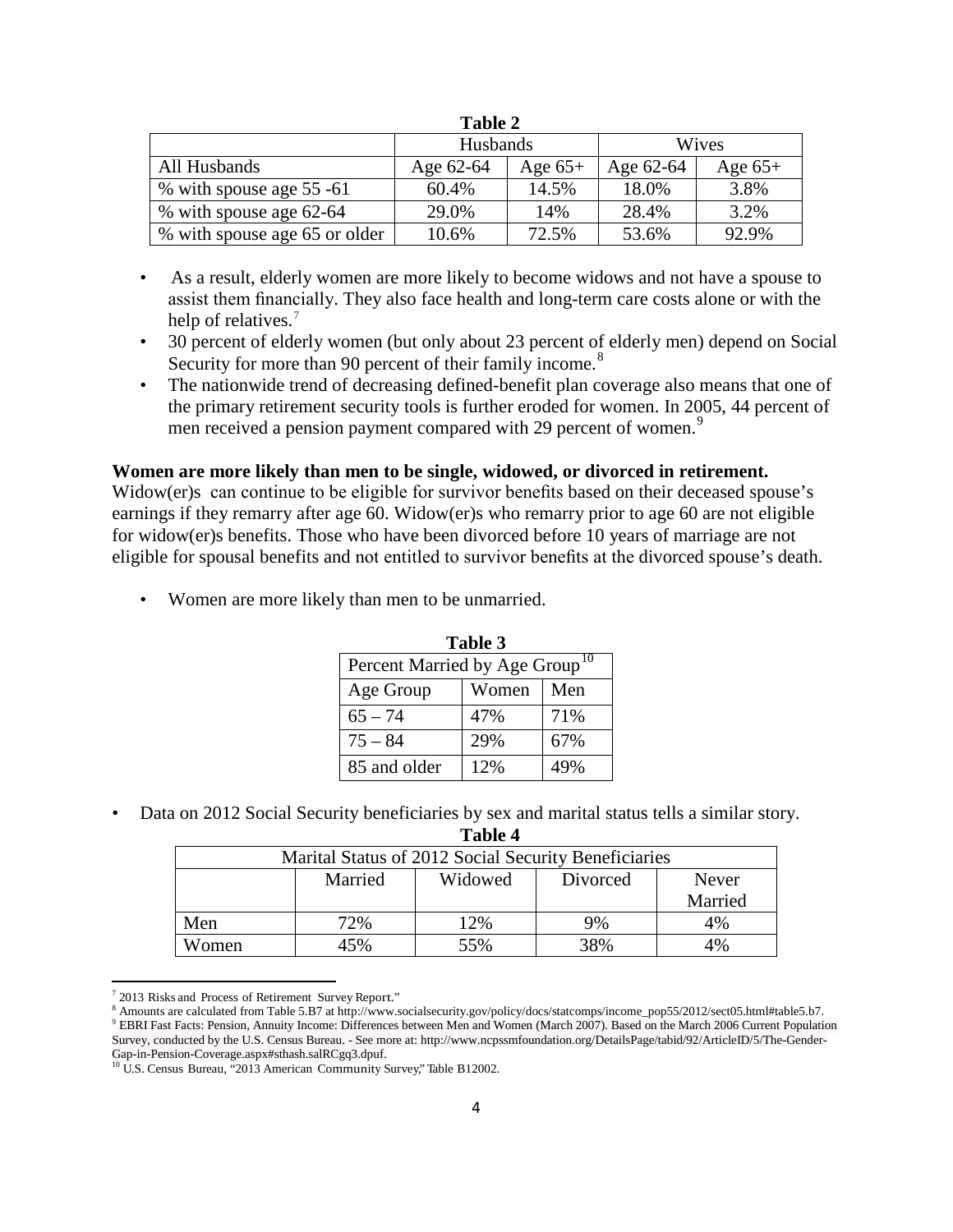- In 2013, more women at ages 75 to 84 were widowed (39 percent), compared with married (29 percent), divorced or separated (10 percent), and never married (4 percent).<sup>8</sup>
- The poverty rates for never-married women over age 65 are some of the highest for any subgroup in the country. For example, while the poverty rate for a married couple (over 65) is only 4.2 percent, the poverty rate for a single woman is 20.3 percent.<sup>[11](#page-4-0)</sup>

This combination of factors means that the average woman has a higher risk of having insufficient income or depleting savings in her retirement years.

# **2. Principles Upon Which Social Security Was Based**

Social Security was designed based on two competing principles, **individual equity** and **social adequacy**. The balance between these two elements has been maintained to varying degrees since Social Security first began. Many attribute the popularity and success of the program to the fact that there is a balance between these two important principles. It is helpful to discuss the impact of reform proposals on women with an understanding of these principles.

The term **individual equity** has traditionally been used to describe the savings or investment aspects of the program where investment, as I use it here, is defined as putting money to use with an expectation of income in return. If individual equity were the sole objective of the program, benefit levels might have been directly related only to contribution levels. For example, a retiring worker with twice the accumulated contributions of another similarly situated worker might receive twice the old-age benefit.

The term **social adequacy** has traditionally been used to characterize the benefit adequacy and social insurance aspects of the program. If social adequacy were the sole objective, benefits might have been set at the same level for all workers, regardless of earnings and contribution levels. Benefits might not have been payable until the occurrence of certain risk-based events.

The current system provides for **individual equity** in important ways:

- Receipt of benefits is based on a worker's age and employment history prior to disability or retirement, without regard to need.
- The benefit formula provides additional benefits to workers with higher earnings or longer working careers who have paid more into the system than someone with lower earnings or a shorter working career.
- Social Security taxes are not progressive, with the same tax rate being paid by workers (and their employers and the self-employed) whether they have high (but less than the taxable wage base) or low earnings.
- The maximum taxable wage base limits the amount of Social Security taxes an individual will have to pay but also limits the amount of benefits that an individual can accrue.

 $\overline{\phantom{a}}$ 

<span id="page-4-0"></span><sup>&</sup>lt;sup>11</sup> Social Security Administration, "Marital Status & Poverty Fact Sheet," October 2013.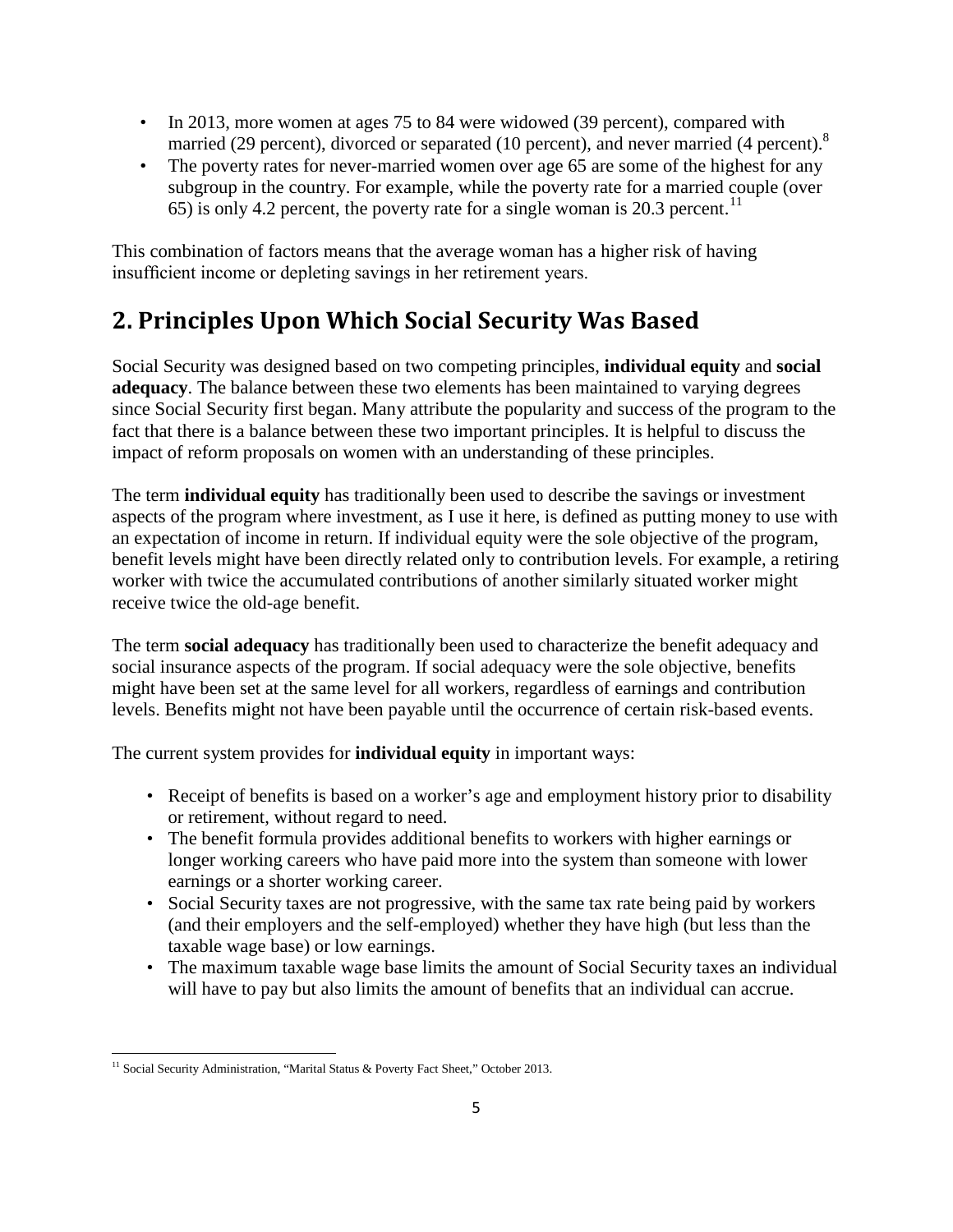The current system also serves the demands of **social adequacy**:

- The relative amount of the benefit is skewed to favor lower-paid employees. A worker's benefit is determined by his or her indexed career-average earnings replacing 90 percent of the first tier of earnings, 32 percent of the next tier of earnings, and 15 percent of remaining earnings. Lower-wage workers thus receive larger benefits relative to their contributions than higher-wage workers.
- Earnings are indexed to help insure that initial Social Security benefits incorporate changes in living standards over a worker's career.
- Benefits after retirement are indexed for inflation to help ensure that the purchasing power of Social Security benefits does not decrease significantly during retirement.
- Workers who live longer are subsidized by workers with shorter lifespans, similar to how insurance company annuities and life insurance products function.
- Workers who do not become disabled subsidize workers who do, similar to how a disability income insurance product operates.
- Workers who retire without dependent family members subsidize workers who retire with dependent family members.

The individual equity features of Social Security affect men and women similarly. Many of the social adequacy features help mitigate but do not eliminate the gender-related retirement adequacy issues for women discussed previously. Below are some examples of how Social Security addresses these issues.

- By skewing the amount of the benefit to favor lower-paid employees, Social Security addresses the benefit adequacy of a working insured woman with lower average wages due to periods out of the workforce.
- By paying spousal benefits based on an insured worker's earnings, Social Security addresses the fact that women are more likely to be out of the workforce.
- Spousal and widow benefits are a major source of income for Social Security women beneficiaries. From 1960 to 2005, approximately 60 percent of women beneficiaries received a benefit at least partly based on the record of their spouse or previous spouse.<sup>[12](#page-5-0)</sup>
- The Social Security formula provides proportionately greater benefits (as a percentage of career average earnings) to women who on average have lower average wages than men.
- The cost-of-living increases provided by Social Security benefit women proportionately more than men since on average women live longer. They allow for an adequate retirement income even after a long period of retirement.
- Benefits are payable to divorced spouses to whom an insured worker was married at least 10 years, without any reduction in benefits to the worker or to other family members.
- If a worker dies before becoming eligible for retirement, but was fully insured at death, Social Security pays benefits to the worker's spouse and dependent children. As a result of spousal and survivor benefits, women with low earnings or little work history can still receive Social Security benefits based on the insured spouse's earnings history.

<span id="page-5-0"></span> $\overline{\phantom{a}}$ <sup>12</sup> Chart 1 at http://www.socialsecurity.gov/policy/docs/ssb/v67n4/67n4p1.html.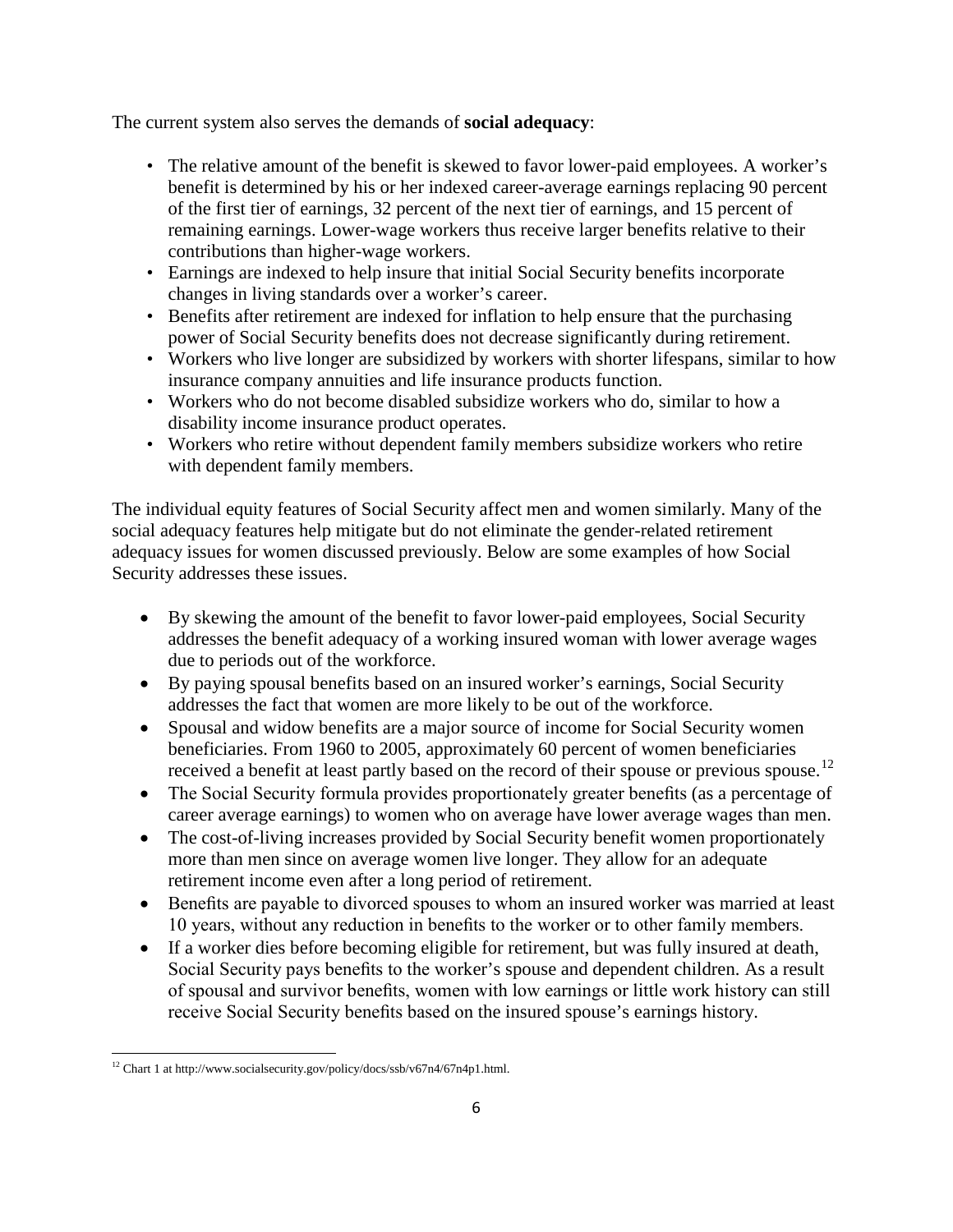The median family Social Security benefit provided to men and women in 2012 by age group is shown in the chart below:

| Table 5     |                                                        |          |  |  |
|-------------|--------------------------------------------------------|----------|--|--|
|             | Median Family 2012 Social Security Benefit provided to |          |  |  |
|             | Men and Women by Age Group <sup>13</sup>               |          |  |  |
| Age Group   | Men                                                    | Women    |  |  |
| 65-69       | \$20,000                                               | \$19,595 |  |  |
| 70-74       | 23,998                                                 | 20,027   |  |  |
| 75-79       | 22,997                                                 | 17,399   |  |  |
| 80 or older | 20,399                                                 | 15,599   |  |  |

The social-adequacy features of Social Security benefit all Americans since they provide a form of insurance against the adverse financial effects associated with the uncertainties of life. The individual equity features allow the system to be seen as fair to all Americans and take away some of the risks of providing retirement income. Proposals for reform often involve a trade-off between individual equity and social adequacy.

# **3. An Example of How Social Security's Spousal Benefit Is Currently Impacting Women**

When the current benefit structure was set up, the traditional roles of men in the family as primary wage earners and women as primary child care providers were well established. Social Security provides the highest benefits relative to contributions to married couples with a primary wage earner, usually the husband, and with dependent children. As one of the social adequacy design features, the current system allocates benefits disproportionately (relative to taxes) to oneearner couples compared with two-earner couples and single people.

There can be significant differences in retirement benefits and surviving spouse benefits for families with the same earnings histories and payroll tax contributions, but with different splits of earnings between the spouses.

- One-earner households receive a higher benefit from Social Security than two-earner couples with the same total household earnings.
- The survivor of a two-earner couple receives a smaller survivor benefit than the survivor of a one-earner couple with the same total earnings.
- Compared to a one-earner household, the survivor of a two-earner couple may receive no additional benefits, even though he or she may have worked for many years and contributed payroll taxes to the program.

<span id="page-6-0"></span> $\overline{\phantom{a}}$ <sup>13</sup> http://www.ssa.gov/policy/docs/statcomps/income\_pop55/2012/sect05.html#table5.b2.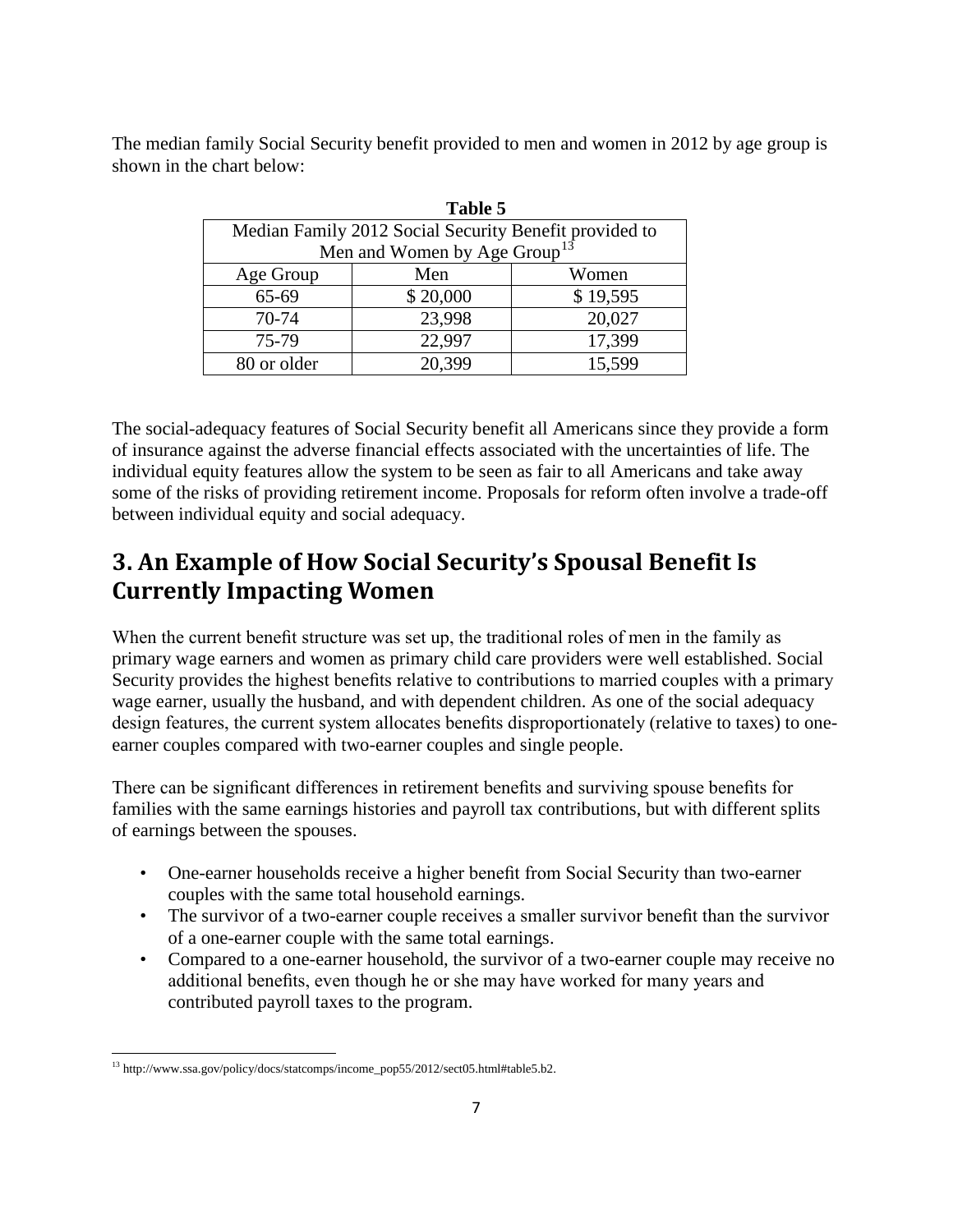- In the case of a two-earner couple where the primary earner has the same income as the one-earner couple, the secondary earner's benefit is only marginally higher than if she or he did not work at all.
- Stated differently, the bullets above mean that the secondary earner's income is effectively taxed at a higher rate than the primary earner's income.

As women have increasingly assumed roles as heads of families or as primary or co-equal wage earners in their families, situations frequently arise where Social Security provides lower benefits for the same contributions, or requires significantly higher contributions with little, if any, increase in benefits compared to the "traditional" family with one male earner.

Social Security provides a spousal benefit equal to 50 percent of the worker's benefit while the worker is alive, and generally 100 percent after the worker's death, provided that the spouse is not entitled to a higher benefit based on his or her own earnings history. The table below provides an example of the impact on Social Security benefits based on different family circumstances.

|                                                                                    | Table 6                                                      |                                                                |                                                                       |  |
|------------------------------------------------------------------------------------|--------------------------------------------------------------|----------------------------------------------------------------|-----------------------------------------------------------------------|--|
| Impact on Social Security Benefits of Different Family Circumstances <sup>14</sup> |                                                              |                                                                |                                                                       |  |
|                                                                                    | Two-earner couple Two-earner couple                          |                                                                |                                                                       |  |
|                                                                                    | One-earner                                                   | with equal total                                               | with equal primary                                                    |  |
|                                                                                    | couple                                                       | earnings                                                       | earners                                                               |  |
| Spouse A earns                                                                     | \$50,000                                                     | \$25,000                                                       | \$50,000                                                              |  |
| Spouse B earns                                                                     | \$0                                                          | \$25,000                                                       | \$25,000                                                              |  |
| Annual Social Security Tax of<br>6.2%                                              | $$3,100$ /year                                               | $$3,100$ /year                                                 | \$4,650/year                                                          |  |
| Total monthly benefit at retirement                                                | $$1,770$ spouse A<br>$+$ \$885 spouse B<br>$(\$2,655$ total) | $$1,120$ spouse A<br>$+$ \$1,120 spouse B<br>$(\$2,240$ total) | $$1,770$ spouse A<br>$+$ \$1,120 spouse B<br>$($2,890 \text{ total})$ |  |
| Total monthly benefit to survivor                                                  | \$1,770                                                      | \$1,120                                                        | \$1,770                                                               |  |

As more women continue in the workforce and earn higher wages, more will have retirement benefits greater than 50 percent of their spouses' benefit, so the spousal benefit will be provided to a declining proportion of women. However, as long as women continue to earn less on average than men, their retirement benefits will be less on average than their spousal benefit, so the survivor benefit of 100 percent of the higher wage earners' benefit will continue to apply for a high percentage of women.

<span id="page-7-0"></span>l <sup>14</sup> Benefit Estimates are rounded and assume both spouses are age 66 and retired in 2014, discounting earnings for years prior to 2014 using National Average Earnings assuming earnings begin at age 18.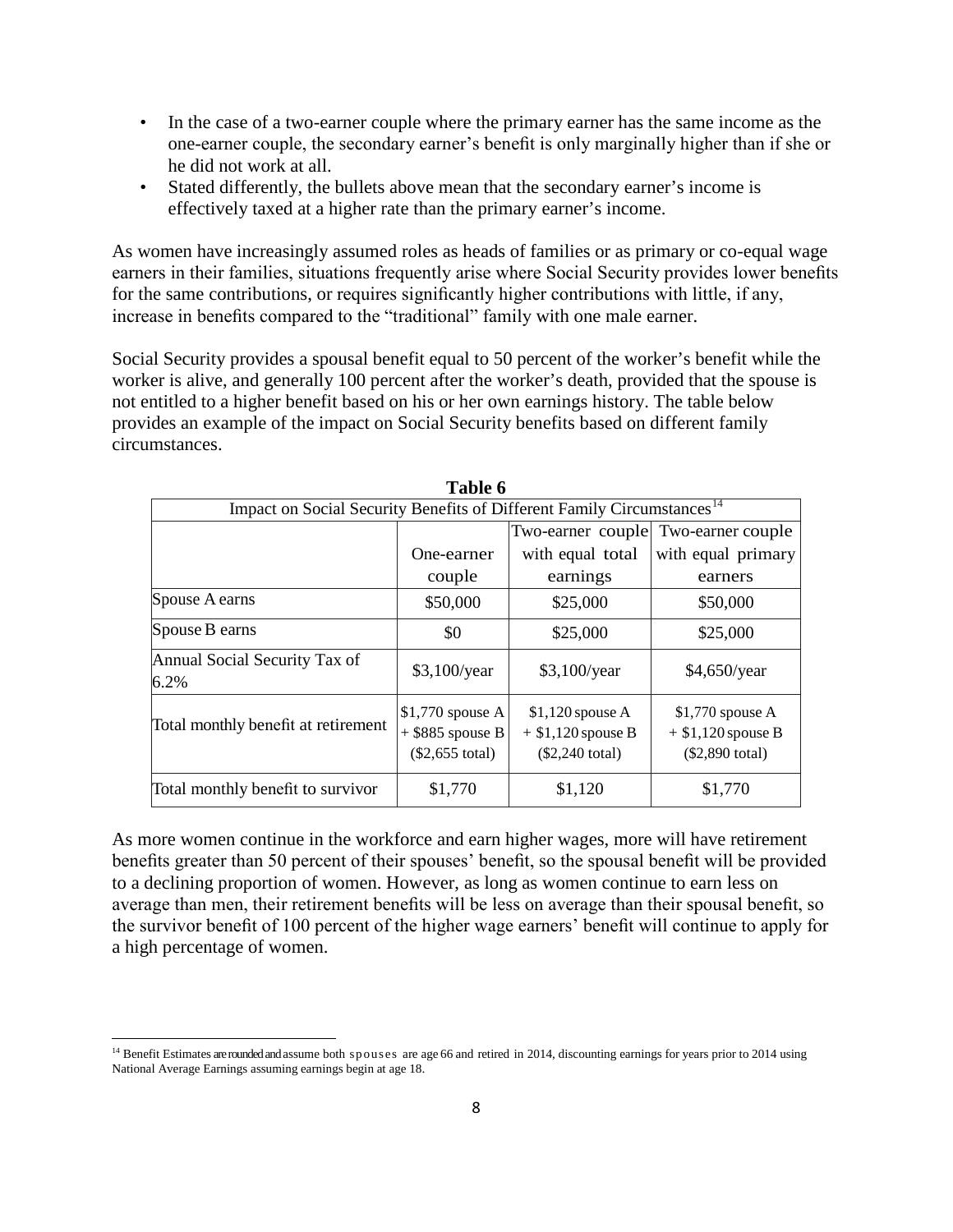### **4. How Individual Changes to Social Security Might Impact Women**

There have been many recent proposals to restore the financial soundness of the Social Security program within the current benefit and investment structure. The intent of this section is to provide an analysis of some of the individual options and their impact on women. Our discussion of the options has been separated into: i) options that address challenges faced by women, followed by ii) options that address Social Security's funding challenges, which also impact women because of gender-related factors.

### *Options that Address Challenges Faced by Women*

**Modify the Computation Period for Benefits:** Social Security currently uses a 35-year averaging period in the formula for calculating a benefit. If a worker is out of the workforce to care for family members for a period of years, his or her Social Security Benefit is adversely affected by those years with zero earnings. To address this issue, one reform option is to impute, or credit, income for a certain number of years of child care. Another option is to reduce the 35 year period for every year of child care. This latter approach is already in use, to a limited extent, for disabled individuals where the 35-year average might be reduced to 30 years. One of these options could be combined with the elimination of the spousal benefit to offset some of the financial impact of an increase in benefits.

**Enhance Benefits for Low Earners with Long Careers:** A proposal from the 2001 President's Commission to Strengthen Social Security would protect low-income workers, disproportionately women, against poverty by guaranteeing that an individual who worked at least 30 years at the minimum wage would retire with an income of between 100 percent and 120 percent of the poverty line. This proposal would shift the balance toward social adequacy and away from individual equity, but is different from a true minimum with no years of earnings requirement.

**Change Spousal Benefits:** A proposal from the 1994-1996 Advisory Council on Social Security would reduce the 50-percent spousal benefit to 33 percent and would increase survivor benefits for two-earner couples to 75 percent of the total benefit paid to them when both were alive (or 100 percent of either worker's benefit if greater). Please see an example comparing this proposal to current law at the top of the following page.

This proposal would also make it more likely that working spouses will be entitled to retirement benefits solely on their own work records, rather than as spousal benefits. However, it does reduce the benefits to low-earning and nonworking women to 33 percent of the benefit of the working spouse. This could be particularly problematic for divorced women, who have the highest poverty rate of the elderly. One possible remedy would be to split the benefits 50/50, just as pensions are divided upon divorce in some states. Such a remedy, of course, would reduce the benefit of the higher-wage earner and his or her subsequent spouse(s) and family, if applicable.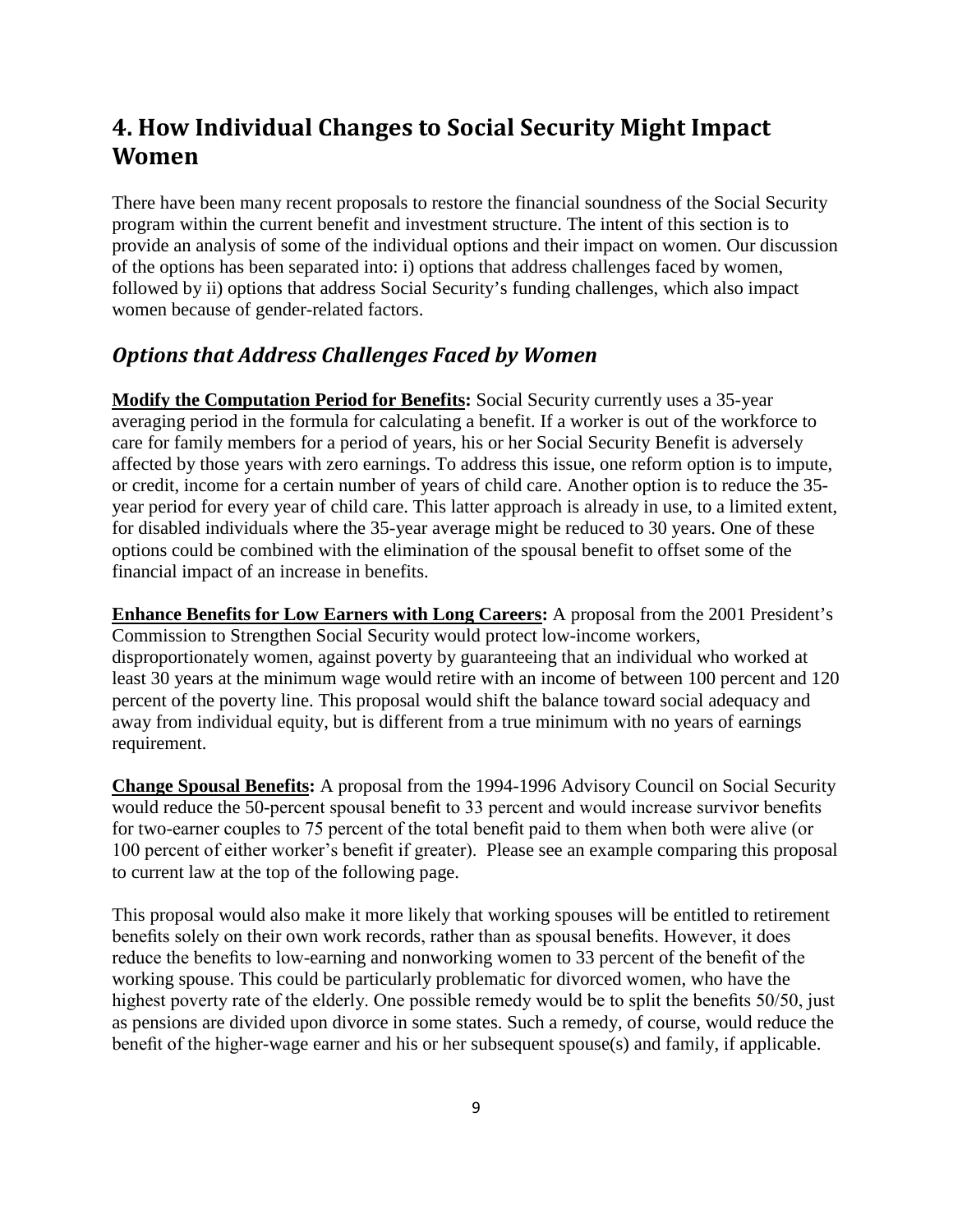#### **Example comparing the 1994-1996 Advisory Council on Social Security Spouse proposal to benefits based on current law**

**Advisory Council Proposal Spousal Benefit:** 33 percent of insured worker benefit

**Advisory Council Proposal Widow(er) Benefit:** 75 percent of the total benefit paid when both spouses were alive (or 100 percent of either worker's benefit if greater)

|                                  |                      | <b>Table 7</b>      |                     |  |
|----------------------------------|----------------------|---------------------|---------------------|--|
| <b>Advisory Council Proposal</b> |                      |                     |                     |  |
|                                  |                      | Two-earner couple   | Two-earner couple   |  |
|                                  | One-earner couple    | with equal total    | with equal primary  |  |
|                                  |                      | earnings            | earners             |  |
| Spouse A earns                   | \$50,000             | \$25,000            | \$50,000            |  |
| Spouse B earns                   | \$0                  | \$25,000            | \$25,000            |  |
| Total benefit at                 | \$1,770 spouse $A +$ | $$1,120$ spouse A + | $$1,770$ spouse A + |  |
| retirement                       | \$590 spouse B       | $$1,120$ spouse B   | \$1,120 spouse B    |  |
|                                  | (Total \$2,360)      | (Total \$2,240)     | (Total \$2,890)     |  |
| Total benefit to                 |                      |                     |                     |  |
| survivor                         | \$1,770              | \$1,680             | \$2,168             |  |

**Current Law Spousal Benefit:** 50 percent of insured worker benefit

**Current Law Widow(er) Benefit:** 100 percent of insured worker benefit

| <b>Table 8</b>                         |                                                              |                                                                       |                                                                       |  |
|----------------------------------------|--------------------------------------------------------------|-----------------------------------------------------------------------|-----------------------------------------------------------------------|--|
| Current Law <sup>15</sup>              |                                                              |                                                                       |                                                                       |  |
|                                        |                                                              | Two-earner couple<br>Two-earner couple                                |                                                                       |  |
|                                        | One-earner                                                   | with equal total                                                      | with equal primary                                                    |  |
|                                        | couple                                                       | earnings                                                              | earners                                                               |  |
| Spouse A earns                         | \$50,000                                                     | \$25,000                                                              | \$50,000                                                              |  |
| Spouse B earns                         | \$0                                                          | \$25,000                                                              | \$25,000                                                              |  |
| Total monthly benefit at<br>retirement | $$1,770$ spouse A<br>$+$ \$885 spouse B<br>$(\$2,655$ total) | $$1,120$ spouse A<br>$+$ \$1,120 spouse B<br>$($2,240 \text{ total})$ | $$1,770$ spouse A<br>$+$ \$1,120 spouse B<br>$($2,890 \text{ total})$ |  |
| Total monthly benefit to<br>survivor   | \$1,770                                                      | \$1,120                                                               | \$1,770                                                               |  |

<span id="page-9-0"></span>l <sup>15</sup> Benefit Estimates are rounded and assume both spouses are age 66 and retired in 2014, discounting earnings for years prior to 2014 using National Average Earnings assuming earnings begin at age 18.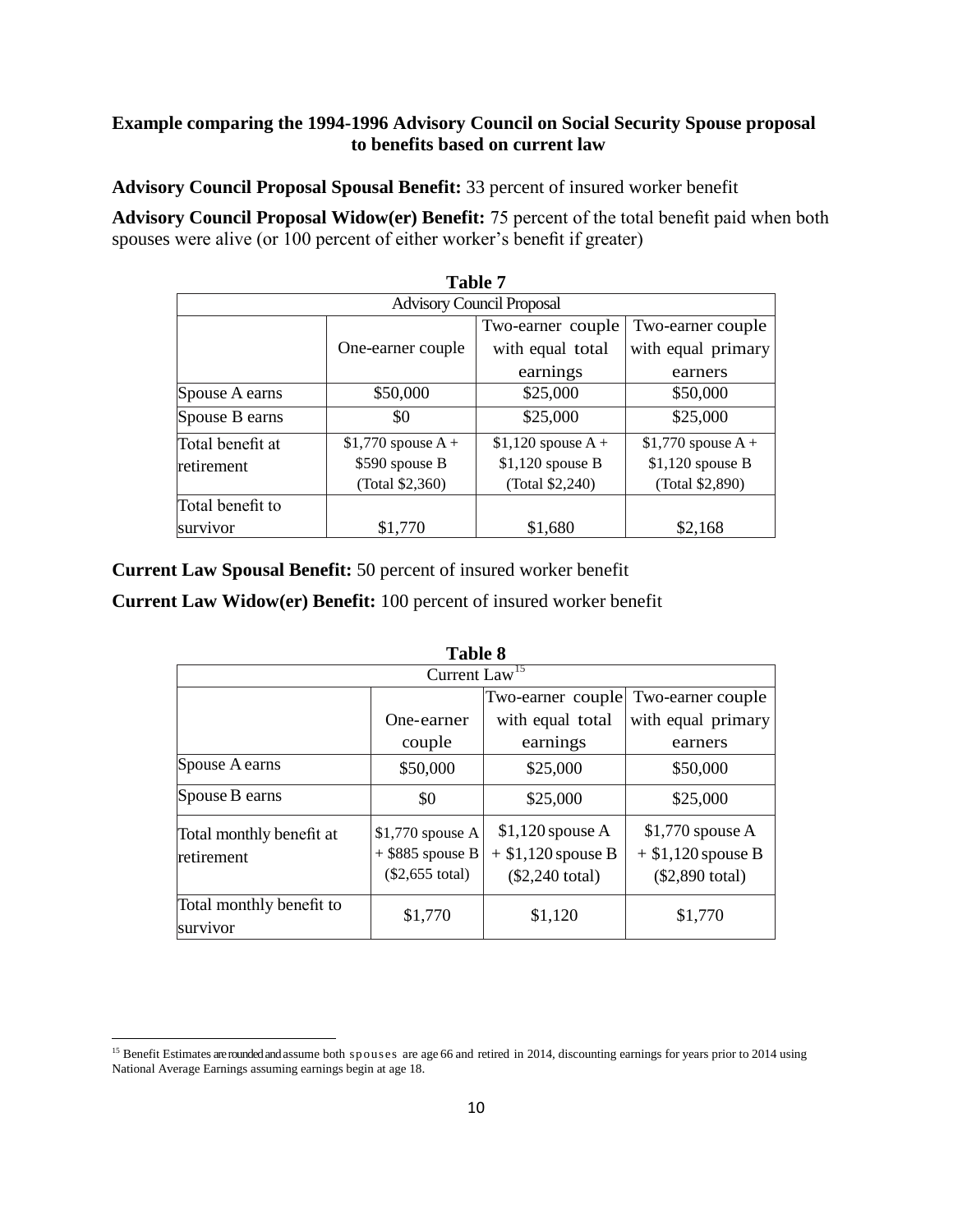**Earnings Sharing:** Under an earnings-sharing proposal, the spousal benefit would be eliminated. Instead, a couple's earnings would be added together and split evenly each year. This would help dual-earner couples in which both spouses have substantial (but unequal) employment histories, and divorced women – especially those who were married for less than 10 years. However, married households in which only one spouse has a substantial employment history, and which currently receive spousal benefits for little or no additional tax contributions, would be adversely affected. This proposal would also reduce the benefits of workers who shared their earnings, and then divorced after retirement.

### *Options that Address Social Security's Funding Challenges*

**Modify the Computation Period for Benefits:** Most proposals would phase-in a change to the 35-year averaging period to help improve Social Security's financial condition and to encourage people to work for more years. For example, current proposals would increase the averaging period from 35 to 38 or 40 years. In general, this option could affect women disproportionately, if additional years add lower-paid or zero years into the calculation of the average earnings upon which the benefit is based. The effect on benefits of an increase to 38 years would depend on the worker's earnings history but would reduce scheduled benefits, on average, by about 3 percent.

**Reduce Benefits Across the Board:** One proposal would reduce all Social Security benefits by 3 percent. This reform option is consistent with individual equity but can be seen as hurting social adequacy. Such a change would have a greater impact on women because of their longer life expectancy and greater reliance on Social Security relative to other types of retirement income.

**Change the Benefit Formula:** There are several approaches to changing the benefit formula. One would reduce the formula percentages (90%, 32% and 15% for the three tiers of earnings) each year by a constant factor – for example, 1 percentage point per year. Such a change would maintain individual equity but would gradually reduce benefit adequacy, particularly for lowwage earners, and would have a greater impact on women. Reducing only the percentages applicable to the higher-wage levels, the 32% and 15% levels but not the 90% level, would shift the balance toward social adequacy by maintaining program adequacy for very-low-wage earners.

A similar proposal involves indexing the earnings tiers in the Social Security benefit formula to the generally slower changes in the Consumer Price Index (CPI), as compared to the wage index. This has the effect of gradually reducing the benefit below current law levels. Initially, this proposal would affect the highest earners the most, but it eventually could lead to a large shift in the balance between individual equity and social adequacy.

**Increase the Full Retirement Age:** The full (unreduced) retirement age is the earliest age at which full benefits are payable and currently ranges from ages 66 to 67, according to the worker's year of birth. Benefits before the full retirement age may begin as early as age 62, but such benefits are permanently reduced to make lifetime benefits approximately actuarially equivalent, regardless of retirement age. Increasing the full retirement age as life expectancy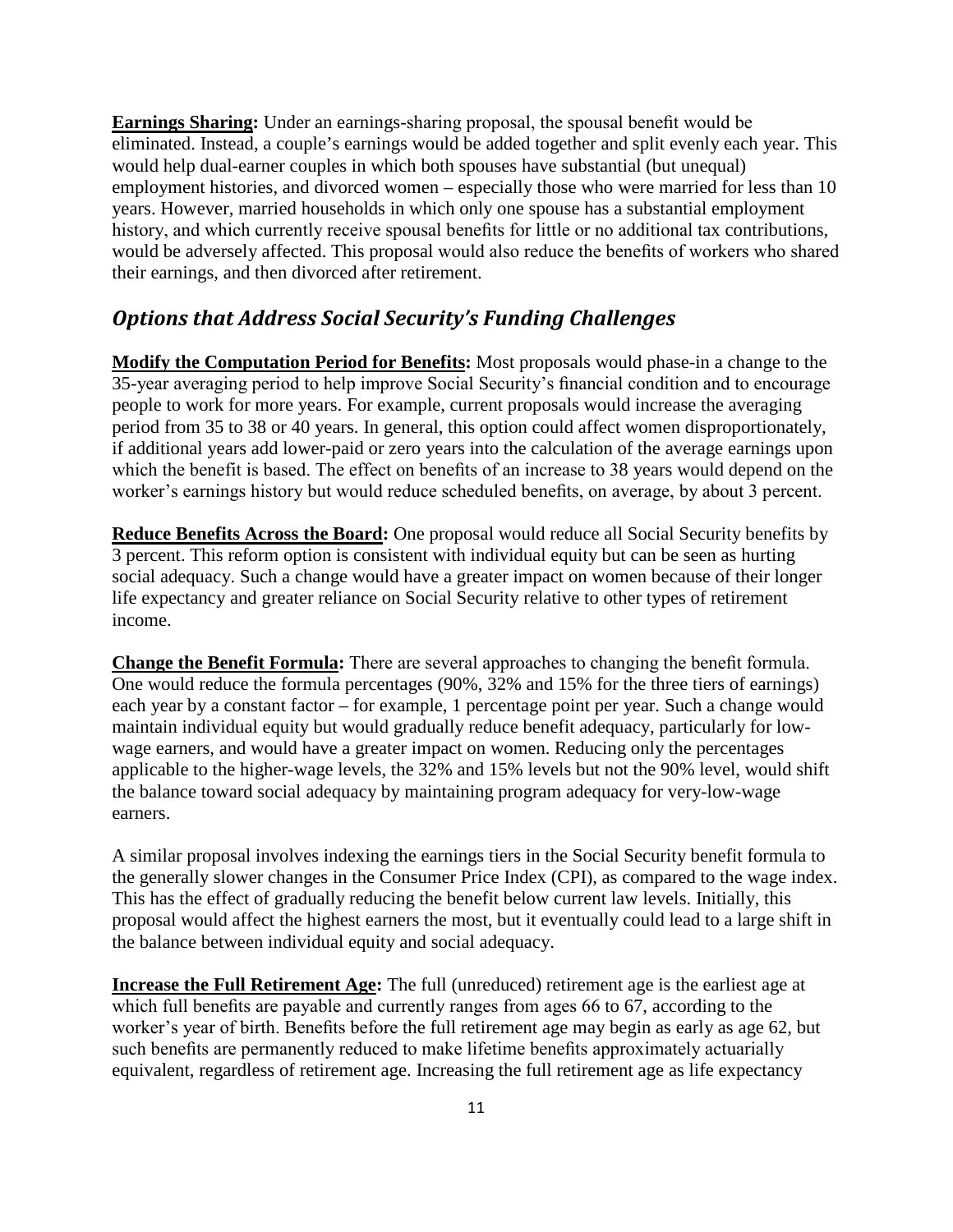increases is a means for solving the system's financial problems by reducing benefits relative to current law and encouraging healthy workers with jobs to continue to work. Adopting this reform hurts benefit adequacy for those who cannot find or continue in employment in older ages.

**Lower COLAs:** Social Security benefits increase each year by a cost-of-living adjustment (COLA) equal to the annual change in the Consumer Price Index for Urban Wage Earners and Clerical Workers (CPI). Some economists think the CPI overstates the real annual rate of inflation by an estimated 0.3 percentage points because of indirect product substitution where some goods and services with prices that have increased are substituted with goods and service with prices that have decreased (chained CPI).

However, the cost of living of the elderly does not change at the same rate as the CPI because the elderly not only consume a different mix of goods and services than the population as a whole, but they may be less willing to substitute as product prices change.

A lower COLA is cumulative over time and the reduction in benefits disproportionately affects the oldest elderly, a group consisting of mostly women and having the highest rate of poverty.

**Increase the Payroll Tax:** The tax rate for Social Security is 12.4 percent, split equally between employers and employees or the full amount paid by self-employed. Increases to the tax rate provide a hardship to lower-paid workers in meeting current needs but would provide increased retirement benefits relative to current law. Women on average fall into this category. An increase in the payroll tax rate would decrease individual equity since lower-paid workers contribute a higher portion of their total income to Social Security, but it would increase social adequacy since they would also receive higher retirement income relative to current law.

The impact of the change can be mitigated if the payroll tax increase is phased in over a sufficiently long period and if incomes for women are rising. For example, increasing the payroll tax rate by 0.1 percentage points per year for a sufficiently long period would improve Social Security finances while the after-tax income of workers could continue to increase. This scenario would require real wage increases over the same period. However, the costs of other social insurance programs that benefit women, particularly Medicare and Medicaid, are increasing much more rapidly and will also require additional funding in the future unless eligibility and/or benefits are reduced.

**Increase the Limit on Taxable Earnings**: In 2012, about 83 percent of earnings in covered employment were below the 2012 limit on taxable earnings of  $$110,100$ .<sup>[16](#page-11-0)</sup> This limit also applies to earnings taken into account in the benefit formula. One proposal is to raise the earnings limit gradually so that Social Security taxes about 90 percent of all earnings in covered employment as was the case in the beginning years of Social Security. Such a reform would require raising the limit by about 25 percent in addition to annual adjustments based on increases in average wages. An increase in the taxable wage base would increase individual equity since higher-paid workers

 $\overline{\phantom{a}}$ 

<span id="page-11-0"></span><sup>&</sup>lt;sup>16</sup> Section C6 of the 2014 OASDI Trustees Report.